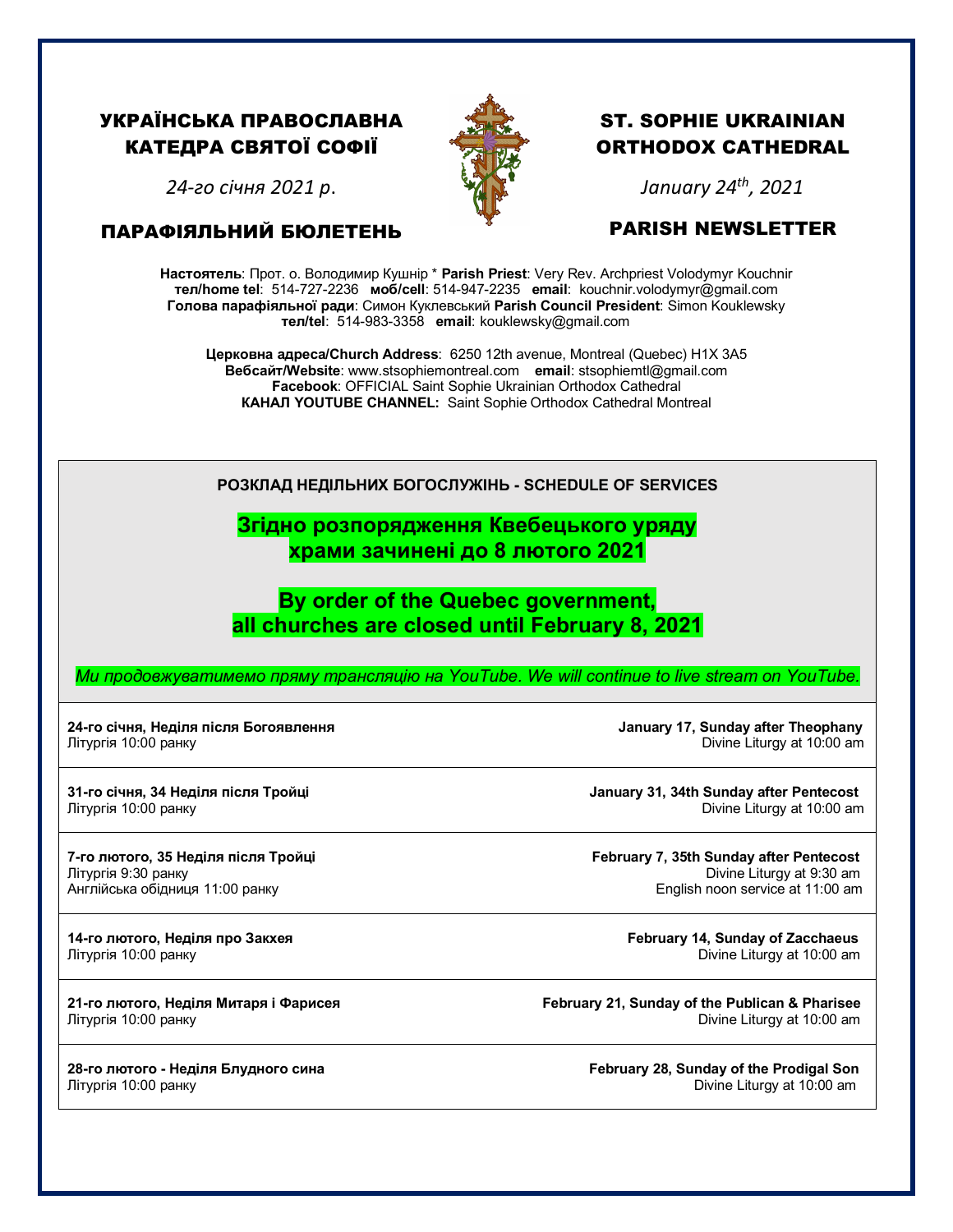**Потребують наших молитов:** Теодосія Бавер, Віра Бучак-Сиґен, Тарас Гукало, Людмила Кочерга, Николай Михайлюк, Ольгa Піно, Юлія Пушкар, Оксанa Русин, Зеновія і Петро Сафулко, Стефанія Шевчук, Данило і Антоніна Стечишин, Марія Текела, Олеся Волощук, Марія Залевська, Анна Зубенко, Маруся Зимовець, Юрій Панчук, Ксеня Самолюк, Орися Авдимірець, Галина Вакулін, Марія Двигайло Житинська, Павло Двигайло, Дженефер Кушнір, Олена Ланчерес, Софія Остапчук, Євгенія Підвисоцька.

**Prayers for health**: Theodosia Bawer, Vera Buchak-Séguin, Taras Hukalo, Ludmila Kocherha, Nickolai Michailuk,Olga Pineau, Julie Puszkar, Oksana Rusyn, Zenovia & Peter Safulko, Stella Shewchuk, Dan & Antonina Stechysin, Mary Tekela, Lesia Voloshchuk, Maria Zalewski, Anna Zubenko, Marusia Zymowec, George Panciuk, Xenia Samoluk, Orysia Avdimiretz, Halyna Wakulin, Mary Dwyhajlo Zytynsky, Paul Dwyhajlo, Jennifer Kushnir, Helen Lancheres, Zofia Ostapchuk, Jennie Pidwysocky.

| ПАРАФІЯЛЬНІ ПОДІЇ ТА ОГОЛОШЕННЯ                                                                                                                                                                                                                                                                                                                                                                                                                                                                                              | <b>PARISH EVENTS AND ANNOUNCEMENTS</b>                                                                                                                                                                                                                                                                                                                                                                                                                                                                                 |
|------------------------------------------------------------------------------------------------------------------------------------------------------------------------------------------------------------------------------------------------------------------------------------------------------------------------------------------------------------------------------------------------------------------------------------------------------------------------------------------------------------------------------|------------------------------------------------------------------------------------------------------------------------------------------------------------------------------------------------------------------------------------------------------------------------------------------------------------------------------------------------------------------------------------------------------------------------------------------------------------------------------------------------------------------------|
| МОЛИТВА ЗА УКРАЇНУ: Після Літургія відзначення 102                                                                                                                                                                                                                                                                                                                                                                                                                                                                           | PRAYER FOR UKRAINE on the 102 <sup>nd</sup> anniversary of the Union                                                                                                                                                                                                                                                                                                                                                                                                                                                   |
| річниці Акту Соборності України 22 01 1919                                                                                                                                                                                                                                                                                                                                                                                                                                                                                   | of Ukrainian Lands (January 22, 1919)                                                                                                                                                                                                                                                                                                                                                                                                                                                                                  |
| ПОМИНАЛЬНА ПАНАХИДА за погиблих в бою під Крутами                                                                                                                                                                                                                                                                                                                                                                                                                                                                            | <b>PANAKHYDA</b> commemorating the young soldiers who fell at the                                                                                                                                                                                                                                                                                                                                                                                                                                                      |
| 29.01-1918)                                                                                                                                                                                                                                                                                                                                                                                                                                                                                                                  | Battle of Kruty near Kyiv on January 29, 1918.                                                                                                                                                                                                                                                                                                                                                                                                                                                                         |
| КАНАЛ YOUTUBE "Saint Sophie Orthodox Cathedral                                                                                                                                                                                                                                                                                                                                                                                                                                                                               | YOUTUBE CHANNEL "Saint Sophie Orthodox Cathedral                                                                                                                                                                                                                                                                                                                                                                                                                                                                       |
| Montreal: Ми транслюємо наші Божественні Літургії з                                                                                                                                                                                                                                                                                                                                                                                                                                                                          | Montreal" We are streaming our services from YouTube.                                                                                                                                                                                                                                                                                                                                                                                                                                                                  |
| YouTube. Підпишіться!                                                                                                                                                                                                                                                                                                                                                                                                                                                                                                        | Please subscribe!                                                                                                                                                                                                                                                                                                                                                                                                                                                                                                      |
| ВІДВІДИНИ З ЙОРДАНСЬКОЮ ВОДОЮ (БОГОЯВЛЕННЯ,                                                                                                                                                                                                                                                                                                                                                                                                                                                                                  | JORDAN HOME BLESSINGS (THEOPHANY, JANUARY 19):                                                                                                                                                                                                                                                                                                                                                                                                                                                                         |
| 19 СІЧНЯ): до 8 лютого 2021 року - забороняється під час                                                                                                                                                                                                                                                                                                                                                                                                                                                                     | In-person pastoral visiting is prohibited during this lockdown                                                                                                                                                                                                                                                                                                                                                                                                                                                         |
| локдауну.                                                                                                                                                                                                                                                                                                                                                                                                                                                                                                                    | period - until February 8, 2021.                                                                                                                                                                                                                                                                                                                                                                                                                                                                                       |
| РІЧНІ ЗАГАЛЬНІ ЗБОРИ ПАРАФІЇ 2021- які зазвичай                                                                                                                                                                                                                                                                                                                                                                                                                                                                              | <b>PARISH ANNUAL GENERAL MEETING 2021: Due to the</b>                                                                                                                                                                                                                                                                                                                                                                                                                                                                  |
| заплановані у лютому місяці, відкладаються на                                                                                                                                                                                                                                                                                                                                                                                                                                                                                | pandemic, the AGM, which usually takes place in February, is                                                                                                                                                                                                                                                                                                                                                                                                                                                           |
| невизначений термін. Церковна рада призначить дату                                                                                                                                                                                                                                                                                                                                                                                                                                                                           | postponed indefinitely. Parish Council will call the AGM as soon                                                                                                                                                                                                                                                                                                                                                                                                                                                       |
| зборів, як тільки уряд Квебеку знімить заборону на                                                                                                                                                                                                                                                                                                                                                                                                                                                                           | as the Quebec government allows public gatherings in greater                                                                                                                                                                                                                                                                                                                                                                                                                                                           |
| громадські зібрання.                                                                                                                                                                                                                                                                                                                                                                                                                                                                                                         | numbers.                                                                                                                                                                                                                                                                                                                                                                                                                                                                                                               |
| ОФІЦІЙНЕ ПОВІДОМЛЕННЯ: Канцелярія Української<br>Православної Церкви в Канаді, повідомляє вірних нашої<br>церкви про те, що з 10 липня, 2021 р. Б., Первоієрарх нашої<br>церкви, Високопреосвященніший Митрополит Юрій йде на<br>заслужений відпочинок через стан здоров'я. Владика<br>Митрополит запевняє, що він далі молиться за нас, щоб<br>цей перехідний етап відбувся якнайкраще для всієї нашої<br>церкви. Ми бажаємо Владиці Юрію здоров'я, сили духа в<br>подальшому житті, та всіх Божих ласк. На многіі літа!!!! | <b>OFFICIAL NOTICE:</b> The Consistory of the UOCC of Canada, is<br>announcing, that His Eminence Metropolitan Yurij, due to his<br>several medical and health conditions, is unable to physically<br>carry out the duties of his service as Metropolitan of the UOCC.<br>Vladyka Metropolitan further stated that he will retire effective<br>July 10, 2021 and assures us all that he will continue to fervently<br>pray for us all, and for the continued welfare of the UOCC.                                      |
| СЕРІЯ ЛЕКЦІЙ ДЛЯ ДОРОСЛИХ В КАТЕДРІ<br>Виголосить др. Петро Кондра. Тема доповіді: "Виклики<br>COVID-19: процвітання чи забуття", в неділю 14 лютого,<br>після Літургії 12:00 год. в онлайн режимі на канал YouTube<br>(Saint Sophie Orthodox Cathedral Montreal), а запитання<br>можна задавати на Facebook (OFFICIAL Saint Sophie<br>Ukrainian Orthodox Cathedral). Запрошуємо всіх бажаючих!                                                                                                                              | ST. SOPHIE ADULT MINISTRIES LECTURE SERIES<br>The theme: " Covid-19 - A Challenge to Flourish or Perish " will<br>be presented by Dr. Peter Kondra (Hamilton) following the Divine<br>Liturgy, on Sunday, January 14 at 12:00 p.m. Everyone is<br>encouraged to watch the live streaming from our YouTube<br>channel: Saint Sophie Orthodox Cathedral Montreal. Questions<br>may be posted on our Facebook page: OFFICIAL Saint Sophie<br>Ukrainian Orthodox Cathedral. Everyone is encouraged to attend<br>virtually! |
| ДУХОВНІ РОЗМОВИ ДЕКАНАТУ МОНРЕАЛЬ-ОТТАВА<br>УПЦ в КАНАДІ: Ми запрошуємо кожної п'ятниці від 20:00-<br>21:00 онлайн на Facebook (Ukrainian Orthodox Cathedral in<br>Ottawa) на духовну розмову настоятелів трьох парафій<br>нашого Деканату: Прот. о. Ігора Куташа, о. Ігора Охримчука і<br>Прот. о. Володимира Кушніра і о. Тараса Маковського. Під<br>час розмови учасники можуть писати запитання і хтось з<br>отців вам відповість.                                                                                       | SPIRITUAL DISCUSSION LED BY UOCC MONTREAL-<br>OTTAWA MISSION DEANERY CLERGY: All are invited to join<br>them, Fridays 8pm-9pm on Facebook (Ukrainian Orthodox<br>Cathedral in Ottawa). You may post questions and<br>commentaries. Participants include: Very Rev. Dr Ihor Kutash, Fr<br>Ihor Okhrimtchouk and Very Rev. Volodymyr Kouchnir and Rev.<br>Taras Makovskiy                                                                                                                                                |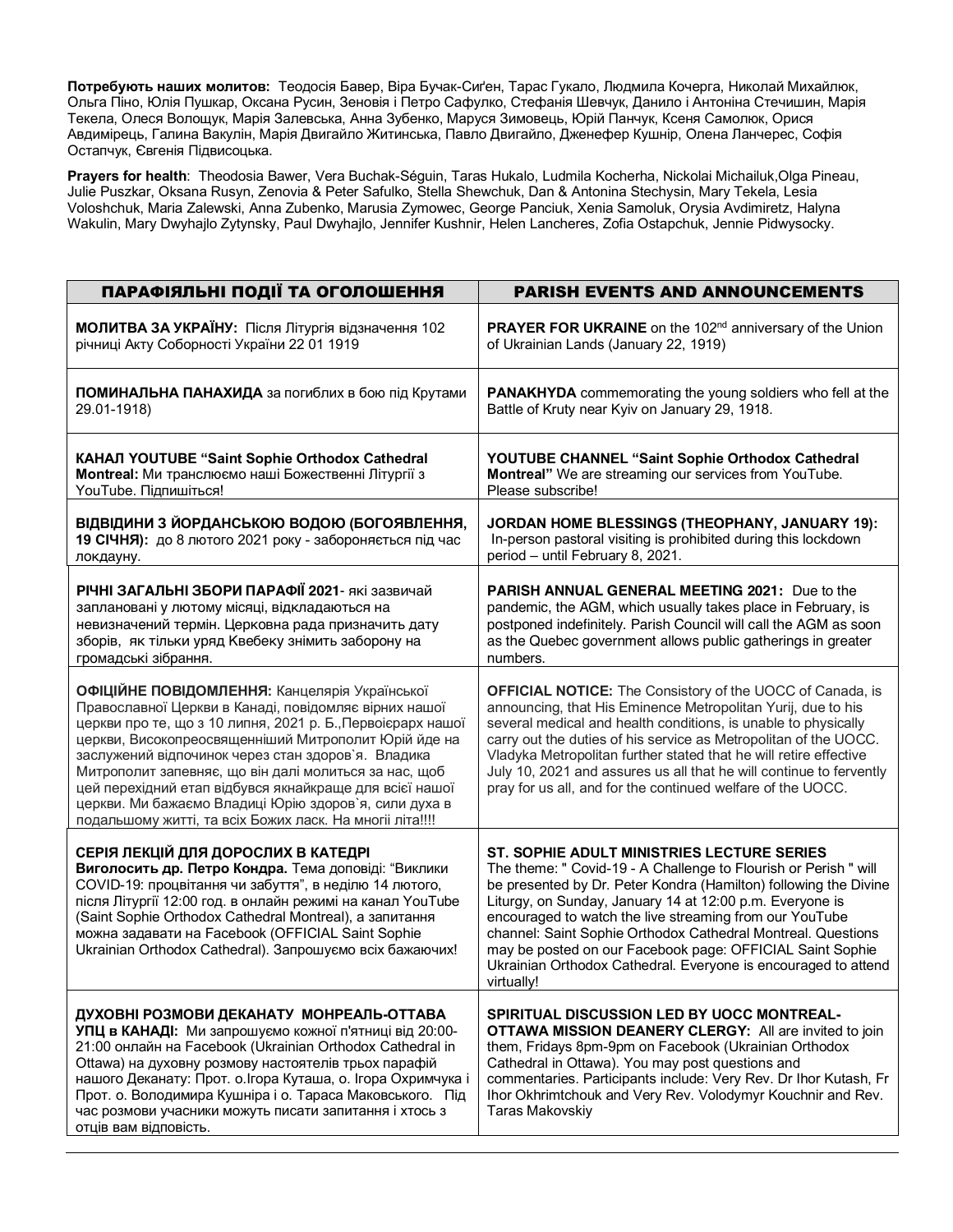| ЗАГАЛЬНІ ІНФОРМАЦІЇ                                                                                                                                                                                                                                                                                                                                                      | <b>GENERAL INFORMATION</b>                                                                                                                                                                                                                                                                                 |
|--------------------------------------------------------------------------------------------------------------------------------------------------------------------------------------------------------------------------------------------------------------------------------------------------------------------------------------------------------------------------|------------------------------------------------------------------------------------------------------------------------------------------------------------------------------------------------------------------------------------------------------------------------------------------------------------|
| ПАРКУВАННЯ: Парковка обмежена через те, що<br>Bellechasee зараз є односторонньою вулицею (захід), а<br>паркування дозволено лише з одного боку. Alfred Dallaire<br>Memoria дозволяє нам користуватися їх парковкою лише в<br>неділю вранці.                                                                                                                              | PARKING: Parking is limited due to the fact that Bellechasse is<br>now a one-way street (west) and parking is only allowed on one<br>side. Alfred Dallaire Memoria is allowing us to use their parking<br>lot Sunday mornings.                                                                             |
| КОНТАКТНА ІНФОРМАЦІЯ: якщо ви поміняли або<br>плануєте міняти свою домашню чи поштову адресу,<br>зверніться до Володимира Остапчука<br>vostapchuk76@gmail.com.                                                                                                                                                                                                           | <b>CONTACT INFORMATION UPDATE: - Please contact Walter</b><br>Ostapchuk at vostapchuk76@gmail.com if your status, address,<br>telephone numbers or e-mail address have changed.                                                                                                                            |
| ПЕРЕКАЗАТИ ПОЖЕРТВУ ДЛЯ ЦЕРКВИ АБО<br>ЗАПЛАТИТИ СВОЮ ЧЛЕНСЬКУ ВКЛАДКУ НАТИСНІТЬ:<br>www.canadahelps.org або надішліть через електронний<br>переказ Interac E-Transfer на адресу stsophiemtl@gmail.com.<br>Дякуємо за ваші щирі пожертви.                                                                                                                                 | <b>ONLINE DONATIONS &amp; MEMBERSHIP PAYMENTS can be</b><br>made by visiting www.canadahelps.org or via Interac E-Transfer<br>to stsophiemtl@gmail.com Thank you for your generosity.                                                                                                                      |
| ВАРЕНИКИ: Через пандемію, Союз Українок Канади                                                                                                                                                                                                                                                                                                                           | VARENYKY: Due to the current pandemic, the Ukrainian                                                                                                                                                                                                                                                       |
| "Доньки України" при Катедрі Святої Софії, не будуть                                                                                                                                                                                                                                                                                                                     | Women's Association Daughters of Ukraine of St Sophie                                                                                                                                                                                                                                                      |
| пропонувати домашні вареники протягом прийдешніх свят.                                                                                                                                                                                                                                                                                                                   | Ukrainian Orthodox Cathedral will not be offering homemade                                                                                                                                                                                                                                                 |
| Однак, ми співпрацювали з делікатесом Zytynsky's Deli,                                                                                                                                                                                                                                                                                                                   | varenyky during this upcoming holiday season.                                                                                                                                                                                                                                                              |
| щоб пригостити вас найкращими варениками Supreme                                                                                                                                                                                                                                                                                                                         | We have however collaborated with Zytynsky's Deli to offer you                                                                                                                                                                                                                                             |
| Pierogies з такими смаками:                                                                                                                                                                                                                                                                                                                                              | Supreme Pierogies in the following flavors:                                                                                                                                                                                                                                                                |
| Сир та картопля / Сир чеддер та картопля / Чеддер, бекон і                                                                                                                                                                                                                                                                                                               | Cottage cheese & potato / Cheddar cheese & potato / Cheddar                                                                                                                                                                                                                                                |
| картопля / Свинина / Картопля та цибуля / Квашена                                                                                                                                                                                                                                                                                                                        | cheese, bacon & potato / Pork / Potato & onion / Sauerkraut &                                                                                                                                                                                                                                              |
| капуста та гриби / Чорниця / Полуниця                                                                                                                                                                                                                                                                                                                                    | mushroom / Blueberry / Strawberry                                                                                                                                                                                                                                                                          |
| Ціни - 6 доларів за 12 штуки.                                                                                                                                                                                                                                                                                                                                            | Prices are \$6 per dozen.                                                                                                                                                                                                                                                                                  |
| Є різні сорти до вибору. Якщо ви бажаєте замовити, щоб                                                                                                                                                                                                                                                                                                                   | Several flavors available at the store. If you would prefer to order                                                                                                                                                                                                                                       |
| гарантувати ваш вибір, будь ласка, замовити у Люби Пукас                                                                                                                                                                                                                                                                                                                 | to guarantee the flavors that you need, please place your order                                                                                                                                                                                                                                            |
| за телефоном (514) 231-7947, або за електронною                                                                                                                                                                                                                                                                                                                          | with Luba Pukas either by phone (514) 231-7947 or by email                                                                                                                                                                                                                                                 |
| адресою Ipukas@bell.net                                                                                                                                                                                                                                                                                                                                                  | lpukas@bell.net                                                                                                                                                                                                                                                                                            |
| Замовлення повинні бути зроблені до кінця дня в понеділок,                                                                                                                                                                                                                                                                                                               | Orders must be placed by end of day on Monday to be received                                                                                                                                                                                                                                               |
| щоб отримати їх у ту ж п'ятницю в делікатесі Zytynsky's                                                                                                                                                                                                                                                                                                                  | on Friday of that week (or Thursday, if closed on Friday for a                                                                                                                                                                                                                                             |
| Deli (виключно четвер, якщо магазин закритий на свято).                                                                                                                                                                                                                                                                                                                  | holiday) at Zytynsky's Deli.                                                                                                                                                                                                                                                                               |
| Частина коштів буде складено як пожертва для Української<br>православноої катедрі Св. Софії. Ми дуже вдячні власниці<br>делікатесу Zytynsky's Deli Ангеліні Житинській, за цю<br>щедру пропозицію допомогти нам, щоб ви змогли отримати<br>домашній смак, котрий вам так подобається!<br>Магазин знаходиться за адресою: 3350, rue Beaubien Est,<br>Montréal, QC H1X 3A6 | A portion of the proceeds will be donated St. Sophie Ukrainian<br>Orthodox Cathedral and we are very grateful to Zytynsky's Deli<br>for this generous offer to help us to get you the homecooked<br>taste that you love!<br>The store is located at 3350, rue Beaubien Est, Montréal, QC<br><b>H1X 3A6</b> |
| Графік роботи:                                                                                                                                                                                                                                                                                                                                                           | Hours:                                                                                                                                                                                                                                                                                                     |
| З понеділка до п'ятниці - 11:00 - 16:00                                                                                                                                                                                                                                                                                                                                  | Monday to Friday $-11:00 - 16:00$                                                                                                                                                                                                                                                                          |
| Субота - 10:00 - 15:00                                                                                                                                                                                                                                                                                                                                                   | Saturday - 10:00 - 15:00                                                                                                                                                                                                                                                                                   |

**SUNDAY AFTER THEOPHANY**- (Matthew.4:12-17) 'Repent, for the kingdom of heaven is at hand!'. After Christ was baptized, the first word that He said was "REPENT": why? Because after we have been baptized, we are always faced with temptation and the only way to end temptation is to repent. But what exactly do these words mean? What is repentance? What is the Kingdom of Heaven?

Repentance also has three stages.

Firstly, our conscience is pricked: we have the thought that what we have done is bad. Secondly, we entertain that awareness and develop it until the pull to action becomes overwhelming. Thirdly, we act. These are the three stages of repentance.